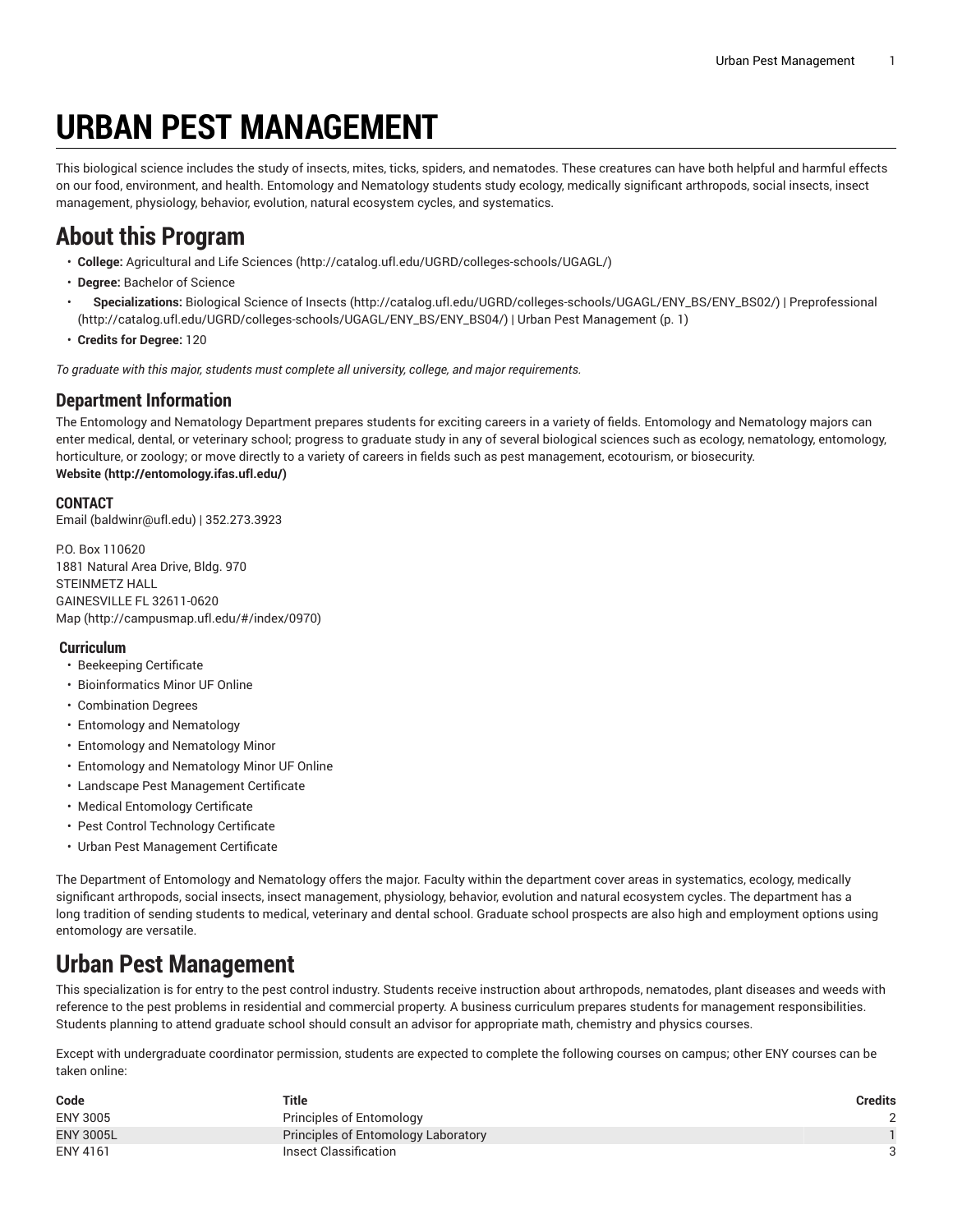| ENY 4660         | Medical and Veterinary Entomology            |  |
|------------------|----------------------------------------------|--|
| <b>ENY 4660L</b> | Medical and Veterinary Entomology Laboratory |  |

Minimum grades of C are required for all core courses. Students must maintain a 2.0 cumulative GPA for specialization electives with no individual course grade less than C-.

#### **Critical Tracking**

Critical Tracking records each student's progress in courses that are required for progress toward each major. Please note the critical-tracking requirements below on a per-semester basis.

Equivalent critical-tracking courses as determined by the State of Florida Common Course [Prerequisites](http://www.flvc.org/cpp/displayRecord.jsp?cip=260702&track=01) ([http://www.flvc.org/cpp/displayRecord.jsp?](http://www.flvc.org/cpp/displayRecord.jsp?cip=260702&track=01) [cip=260702&track=01\)](http://www.flvc.org/cpp/displayRecord.jsp?cip=260702&track=01) may be used for transfer students.

### **Semester 1**

- Complete 2 of 5 critical-tracking courses, excluding labs: BSC 2010/BSC 2010L or BOT 2010C, BSC 2011/BSC 2011L, CHM 2045/CHM 2045L, MAC 1147, PHY 2020 or PHY 2004
- 2.0 GPA required for all critical-tracking courses
- 2.0 UF GPA required

### **Semester 2**

- Complete 1 additional critical-tracking course, excluding labs
- 2.0 GPA required for all critical-tracking courses
- 2.0 UF GPA required

### **Semester 3**

- Complete 1 additional critical-tracking course, excluding labs
- 2.0 GPA required for all critical-tracking courses
- 2.0 UF GPA required

### **Semester 4**

- Complete 1 additional critical-tracking course, excluding labs
- 2.0 GPA required for all critical-tracking courses
- 2.0 UF GPA required

# **Semester 5**

- Complete all critical-tracking courses, including labs
- 2.0 GPA required for all critical-tracking courses
- 2.0 UF GPA required
- 2.0 upper division GPA required

### **Semester 6**

- Complete 2 major elective courses, excluding labs: ALS 4161,ALS 4162, ALS 4163, ENY 4660, ENY 4573, ENY 4210, ENY 3510C, ENY 3225C, IPM 3022, PMA 4570C
- 2.0 UF GPA required
- 2.0 upper division GPA required

# **Semester 7**

- Complete 1 additional major elective course, excluding labs
- 2.0 UF GPA required
- 2.0 upper division GPA required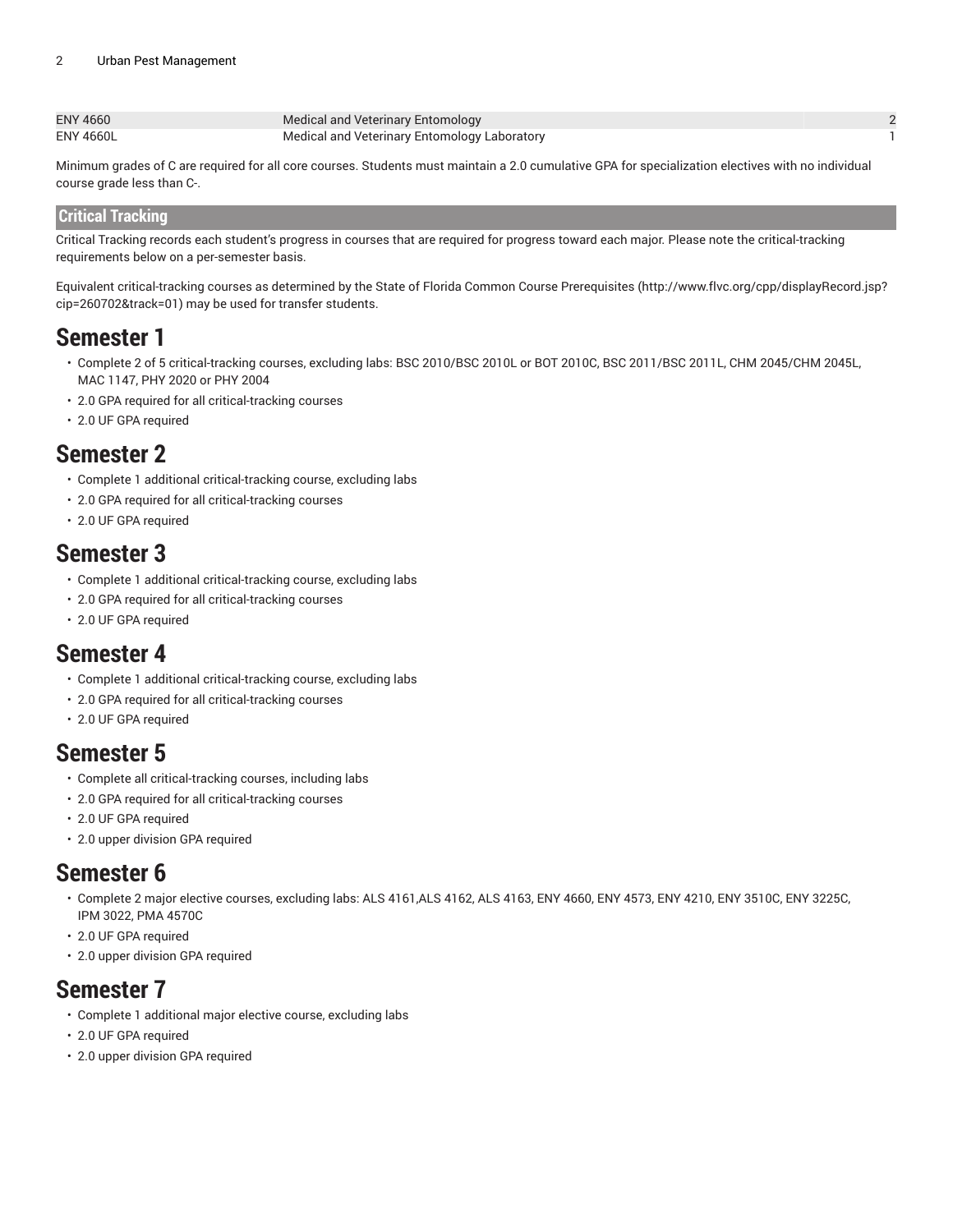### **Semester 8**

- Complete a minimum of 3 credits of ENY 4911 or ENY 4230
- 2.0 UF GPA required
- 2.0 upper division GPA required

#### **Model Semester Plan**

To remain on track, students must complete the appropriate critical-tracking courses, which appear in bold. These courses must be completed by the terms as listed above in the Critical Tracking criteria.

This semester plan represents an example progression through the major. Actual courses and course order may be different depending on the student's *academic record and scheduling availability of courses. Prerequisites still apply.*

| Course<br><b>Semester One</b>               | <b>Title</b>                                                                                                                  | <b>Credits</b> |
|---------------------------------------------|-------------------------------------------------------------------------------------------------------------------------------|----------------|
|                                             |                                                                                                                               | 3              |
| Quest 1 (Gen Ed Humanities)<br>Select one:  |                                                                                                                               | $3 - 4$        |
| <b>BSC 2010</b>                             |                                                                                                                               |                |
| & 2010L                                     | Integrated Principles of Biology 1<br>and Integrated Principles of Biology Laboratory 1 (Critical Tracking; Gen Ed Biological |                |
|                                             | Sciences)                                                                                                                     |                |
| <b>BOT 2010C</b>                            | Introductory Botany (Critical Tracking)                                                                                       |                |
| Select one:                                 |                                                                                                                               | 3              |
| <b>ENC 1101</b>                             |                                                                                                                               |                |
|                                             | <b>Expository and Argumentative Writing</b>                                                                                   |                |
| <b>ENC 2210</b>                             | <b>Technical Writing</b>                                                                                                      |                |
| <b>ENC 3254</b>                             | Professional Writing in the Discipline (State Core Gen Ed Composition (http://catalog.ufl.edu/                                |                |
|                                             | UGRD/academic-programs/general-education/#genedcoursestext); Writing Requirement)                                             |                |
| MAC 1147                                    | Precalculus Algebra and Trigonometry (Critical Tracking; State Core Gen Ed Mathematics)                                       | 4              |
| Elective                                    |                                                                                                                               | $\mathbf{1}$   |
|                                             | <b>Credits</b>                                                                                                                | $14 - 15$      |
| <b>Semester Two</b>                         |                                                                                                                               |                |
| <b>BSC 2011</b>                             | Integrated Principles of Biology 2                                                                                            | 4              |
| & 2011L                                     | and Integrated Principles of Biology Laboratory 2 (Critical Tracking; Gen Ed Biological                                       |                |
|                                             | Sciences)                                                                                                                     |                |
| CHM 1025                                    | Introduction to Chemistry (if needed; or select an elective)                                                                  | 2              |
| Gen Ed Composition; Writing Requirement     |                                                                                                                               | 3              |
|                                             | State Core Gen Ed Social and Behavioral Sciences (http://catalog.ufl.edu/UGRD/academic-programs/general-education/            | 3              |
| #genedcoursestext)                          |                                                                                                                               |                |
|                                             | <b>Credits</b>                                                                                                                | 12             |
| <b>Semester Three</b>                       |                                                                                                                               |                |
| Quest 2 (Gen Ed International or Diversity) |                                                                                                                               | 3              |
| AEC 3030C                                   | <b>Effective Oral Communication</b>                                                                                           | 3              |
| CHM 2045                                    | <b>General Chemistry 1</b>                                                                                                    | $\overline{4}$ |
| & 2045L                                     | and General Chemistry 1 Laboratory (Critical Tracking; State Core Gen Ed Physical Sciences)                                   |                |
|                                             | State Core Gen Ed Humanities (http://catalog.ufl.edu/UGRD/academic-programs/general-education/#genedcoursestext)              | 3              |
|                                             | <b>Credits</b>                                                                                                                | 13             |
| <b>Semester Four</b>                        |                                                                                                                               |                |
| Select one:                                 |                                                                                                                               | $3 - 4$        |
| AEB 2014                                    | Economic Issues, Food and You                                                                                                 |                |
| ECO 2023                                    | Principles of Microeconomics (Gen Ed Social and Behavioral Sciences)                                                          |                |
| AEC 3033C                                   | Research and Business Writing in Agricultural and Life Sciences                                                               | 3              |
| <b>ENY 2890</b>                             | Using Insect Research to Understand the Nature of Scientific Engagement                                                       | 3              |
| Select one:                                 |                                                                                                                               | 3              |
| <b>PHY 2004</b>                             | Applied Physics 1 (Critical Tracking)                                                                                         |                |
| PHY 2020                                    | Introduction to Principles of Physics (Critical Tracking; Gen Ed Physical Sciences)                                           |                |
| <b>PHY 2004L</b>                            | Laboratory for Applied Physics 1 (or select an elective) <sup>1</sup>                                                         |                |
|                                             | <b>Credits</b>                                                                                                                | $13 - 14$      |
| <b>Summer After Semester Four</b>           |                                                                                                                               |                |
| <b>ENY 3005</b>                             | <b>Principles of Entomology</b>                                                                                               | 3              |
| &3005L                                      | and Principles of Entomology Laboratory (Gen Ed Biological Sciences; must be taken on                                         |                |
|                                             | campus)                                                                                                                       |                |
| <b>ENY 3222C</b>                            | Biology and Identification of Urban Pests                                                                                     | 3              |
|                                             |                                                                                                                               |                |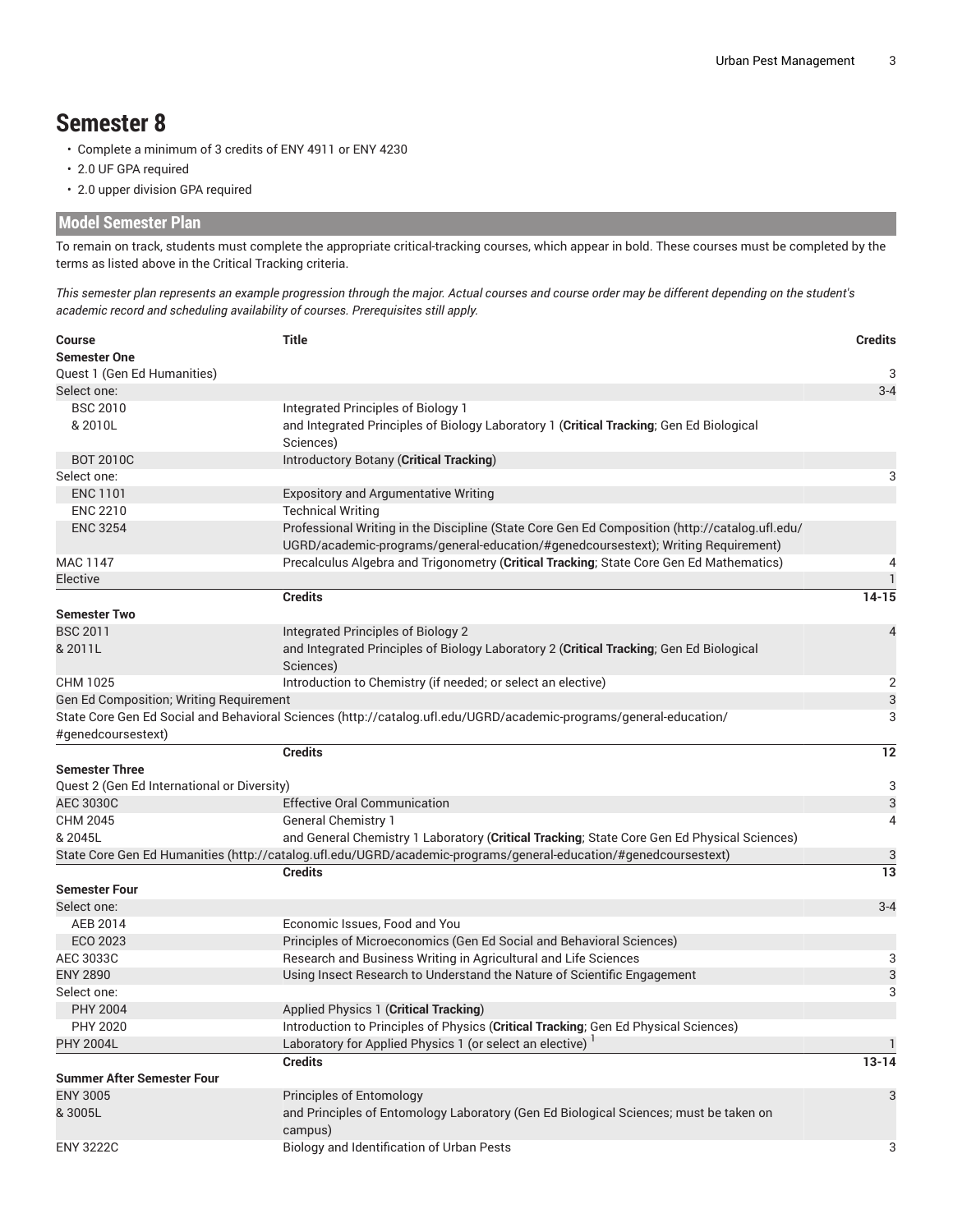| <b>Approved Business elective</b>                                        |                                                                                       | 3                        |
|--------------------------------------------------------------------------|---------------------------------------------------------------------------------------|--------------------------|
|                                                                          | <b>Credits</b>                                                                        | $\mathbf{g}$             |
| <b>Semester Five</b>                                                     |                                                                                       |                          |
| <b>ENY 4161</b>                                                          | Insect Classification (must be taken on campus)                                       | 3                        |
| Select one:                                                              |                                                                                       | $\overline{A}$           |
| <b>MCB 2000</b>                                                          | Microbiology                                                                          |                          |
| & 2000L                                                                  | and Microbiology Laboratory                                                           |                          |
| <b>PLP 3002C</b>                                                         | <b>Fundamentals of Plant Pathology</b>                                                |                          |
| <b>ORH 3513C</b>                                                         | Environmental Plant Identification and Use                                            | 3                        |
| <b>STA 2023</b>                                                          | Introduction to Statistics 1                                                          | 3                        |
|                                                                          | <b>Credits</b>                                                                        | 13                       |
| <b>Semester Six</b>                                                      |                                                                                       |                          |
| <b>BCN 1210</b>                                                          | <b>Construction Materials</b>                                                         | 3                        |
| Select one:                                                              |                                                                                       | $3-5$                    |
| <b>FOS 4222</b>                                                          | Food Microbiology                                                                     |                          |
| & 4222L                                                                  | and Food Microbiology Laboratory                                                      |                          |
| <b>SWS 3022</b>                                                          | Introduction to Soils in the Environment                                              |                          |
| <b>IPM 3022</b>                                                          | Fundamentals of Pest Management (Critical Tracking)                                   | 3                        |
| Approved elective (Critical Tracking; Gen Ed International or Diversity) |                                                                                       | 3                        |
|                                                                          | <b>Credits</b>                                                                        | $12 - 14$                |
| <b>Summer After Semester Six</b>                                         |                                                                                       |                          |
| <b>ENY 3225C</b>                                                         | Principles of Urban Pest Management                                                   | 3                        |
| <b>ENY 4230</b>                                                          | <b>Urban Pesticide Application</b>                                                    | 3                        |
| <b>Approved Business elective</b>                                        |                                                                                       | 3                        |
|                                                                          | <b>Credits</b>                                                                        | $\overline{9}$           |
| <b>Semester Seven</b>                                                    |                                                                                       |                          |
| <b>ENY 4660</b>                                                          | Medical and Veterinary Entomology                                                     | 3                        |
| & 4660L                                                                  | and Medical and Veterinary Entomology Laboratory (Critical Tracking; must be taken on |                          |
|                                                                          | campus)                                                                               |                          |
| <b>NEM 3002</b>                                                          | <b>Principles of Nematology</b>                                                       | 3                        |
| <b>PLS 4601C</b>                                                         | Principles of Weed Science                                                            | 3                        |
| <b>Approved Business elective</b>                                        |                                                                                       | 3                        |
|                                                                          | <b>Credits</b>                                                                        | 12                       |
| <b>Semester Eight</b>                                                    |                                                                                       |                          |
| <b>BCN 3223C</b>                                                         | Soils and Concrete                                                                    | 3                        |
| <b>EVS 3000</b>                                                          | <b>Environmental Science 1</b>                                                        | 3                        |
| <b>ENY 4453</b>                                                          | Behavioral Ecology and Systematics (Critical Tracking)                                | 3                        |
| <b>Approved Business elective</b>                                        |                                                                                       | $\overline{\mathcal{L}}$ |
|                                                                          | <b>Credits</b>                                                                        | 13                       |
|                                                                          | <b>Total Credits</b>                                                                  | 120                      |

1 Select an elective if PHY 2020 was taken.

| <b>Approved Electives</b> |                                                |                |  |  |
|---------------------------|------------------------------------------------|----------------|--|--|
|                           | <b>Business Electives   13 Credits Minimum</b> |                |  |  |
| Code                      | <b>Title</b>                                   | <b>Credits</b> |  |  |
| AEB 3122                  | <b>Financial Planning for Agribusiness</b>     | 3              |  |  |
| AEB 3133                  | Principles of Agribusiness Management          | 3              |  |  |
| AEB 3144                  | Introduction to Agricultural Finance           | 3              |  |  |
| AEB 4085                  | Agricultural Risk Management and the Law       | 3              |  |  |
| AEB 4123                  | Agricultural and Natural Resource Law          | 3              |  |  |
| <b>AEB 4424</b>           | Human Resources Management in Agribusiness     | 3              |  |  |
| <b>BUL 4310</b>           | The Legal Environment of Business              |                |  |  |
| <b>MAN 3025</b>           | Principles of Management                       |                |  |  |
| MAR 3023                  | <b>Principles of Marketing</b>                 |                |  |  |
| <b>PUR 3000</b>           | Principles of Public Relations                 | 3              |  |  |